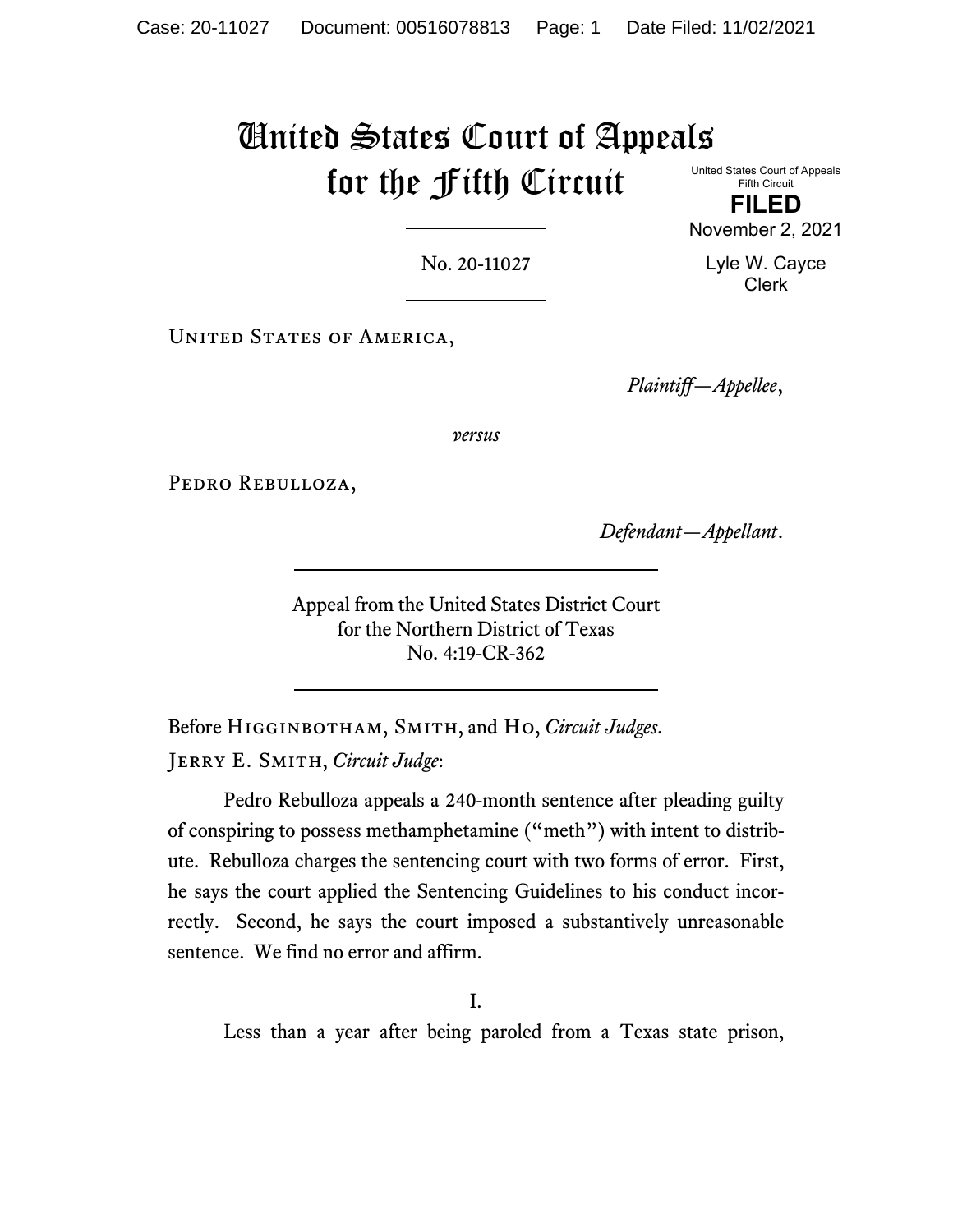Rebulloza traveled from Fort Worth to Los Angeles to purchase meth on behalf of his brother's drug-trafficking ring. Along with two co-conspirators, Rebulloza bought 45 pounds of meth and brought it to Fort Worth. He then worked with his brother and others to distribute the meth in Texas.

A government informant purchased meth from the ring. That informant's testimony produced arrest warrants for Rebulloza and numerous coconspirators. Rebulloza was charged with conspiracy to "possess with intent to distribute a mixture and substance containing a detectable amount of Methamphetamine, a Schedule II controlled substance" under 21 U.S.C. §§ 846 and 841(a)(1) and (b)(1)(C). Rebulloza pleaded guilty of the charged offense without a written plea agreement. He did so because he was charged with conspiracy under a statute carrying a maximum penalty of 20 years<sup>[1](#page-1-0)</sup> when he could have been charged under a statute carrying a maximum of 40 years.<sup>[2](#page-1-1)</sup>

Rebulloza stipulated that he and his brother "on one occasion worked together receiving and distributing methamphetamine in the Northern District of Texas." He admitted to having his "own methamphetamine customer." He explained that he shared a meth supplier with his brother and that they "conspired with each other and others to possess methamphetamine with the intent to distribute it."

The conclusions of the presentence investigation report ("PSR") were largely based on a DEA investigation report, which in turn was largely based on the testimony of one of the co-conspirators. That co-conspirator explained that she traveled to Los Angeles alongside Rebulloza. She planned to fly with him but missed the flight and, instead, met Rebulloza at the meth

<span id="page-1-0"></span> $1$  21 U.S.C. § 841(b)(1)(C).

<span id="page-1-1"></span> $2$  21 U.S.C. § 841(b)(1)(B).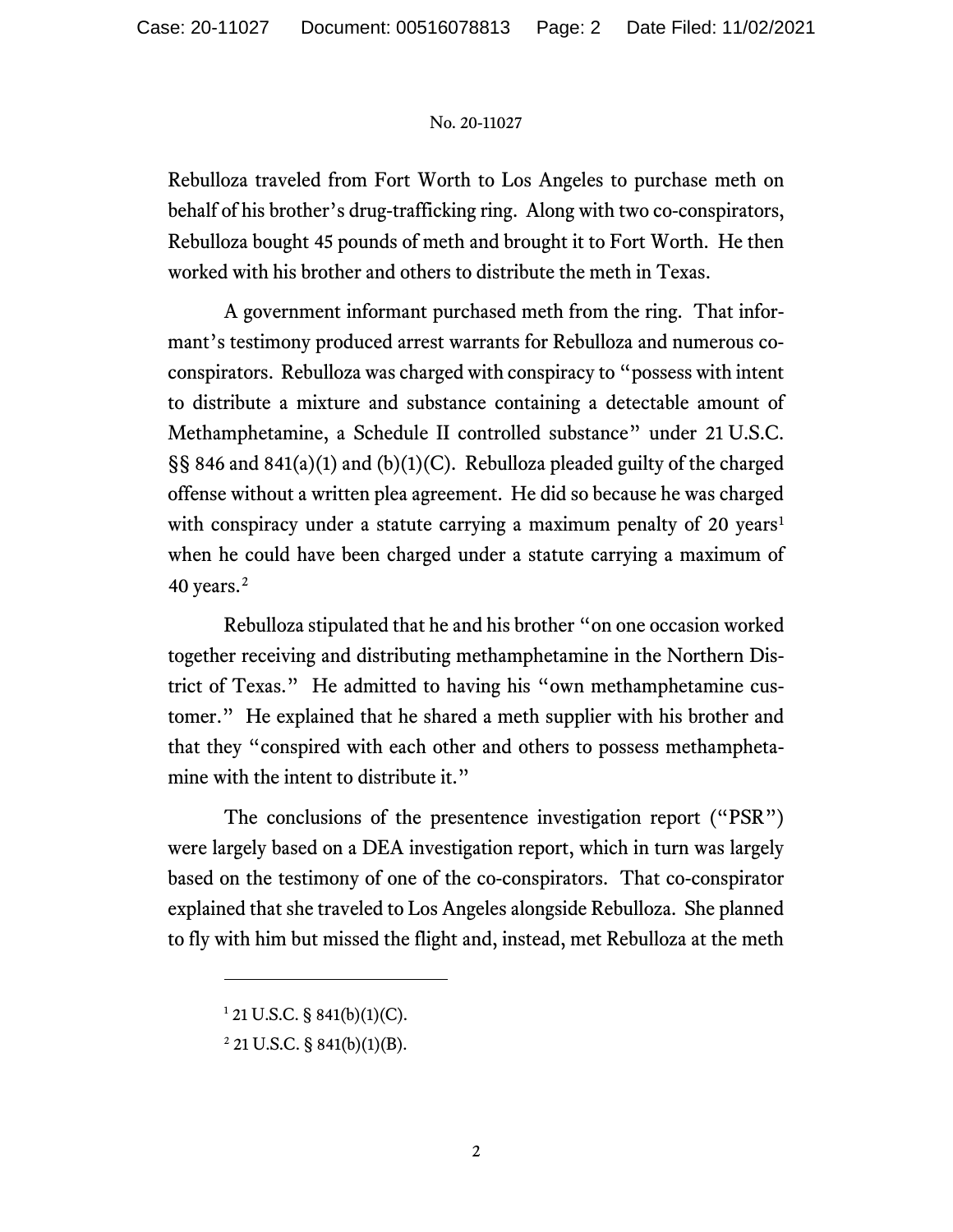supplier's house. She testified that Rebulloza gave the supplier an unknown amount of money and transported an unknown portion of the 45 pounds to Fort Worth by bus and ride-share service.

The PSR further explained that Rebulloza was present during the sale of 1.006 kilograms ("kilos") of meth that was later analyzed by the DEA and found to be 99% pure. Since that meth was more than 80% pure, it is consid-ered "ice" under the Sentencing Guidelines.<sup>[3](#page-2-0)</sup> The PSR also attributed to Rebulloza "four to five" additional deliveries of around a kilo of meth each. It "conservative[ly] estimate[d]" the total quantity transported in those deliveries at 3 kilos.

Adding up those instances, the PSR attributed to Rebulloza 23.4 kilos of meth and 1.006 kilos of ice. Because it was a jointly undertaken criminal activity, that total holds Rebulloza accountable for the full 45 pounds (20.4 kilos) of meth that he and two others transported from Los Angeles to Fort Worth. [4](#page-2-1) The PSR calculated these drug totals to be worth 66,920 kilos of converted drug weight using the relevant Sentencing Guidelines drug con-version table.<sup>[5](#page-2-2)</sup>

A converted drug weight between 30,000 and 90,000 kilos corresponds to a base offense level of 36. U.S.S.G. § 2D1.1(c)(2). The PSR added a two-level enhancement under U.S.S.G. § 2D1.1(b)(5) because the meth was imported from Mexico. That in turn produced an adjusted offense level of 38.

<span id="page-2-0"></span><sup>3</sup> U.S. Sent'g Guidelines Manual ("U.S.S.G.") § 2D1.1(c), cmt. C (U.S. Sent'g Comm'n 2018).

<sup>4</sup> *See* U.S.S.G. § 1B1.3(a)(1)(B).

<span id="page-2-2"></span><span id="page-2-1"></span><sup>5</sup> U.S.S.G. § 2D1.1(c), app. 8(D). One gram of meth equates to 2 kilos of converted drug weight. *Id.* One gram of "ice" equates to 20 kilos of converted drug weight. *Id.*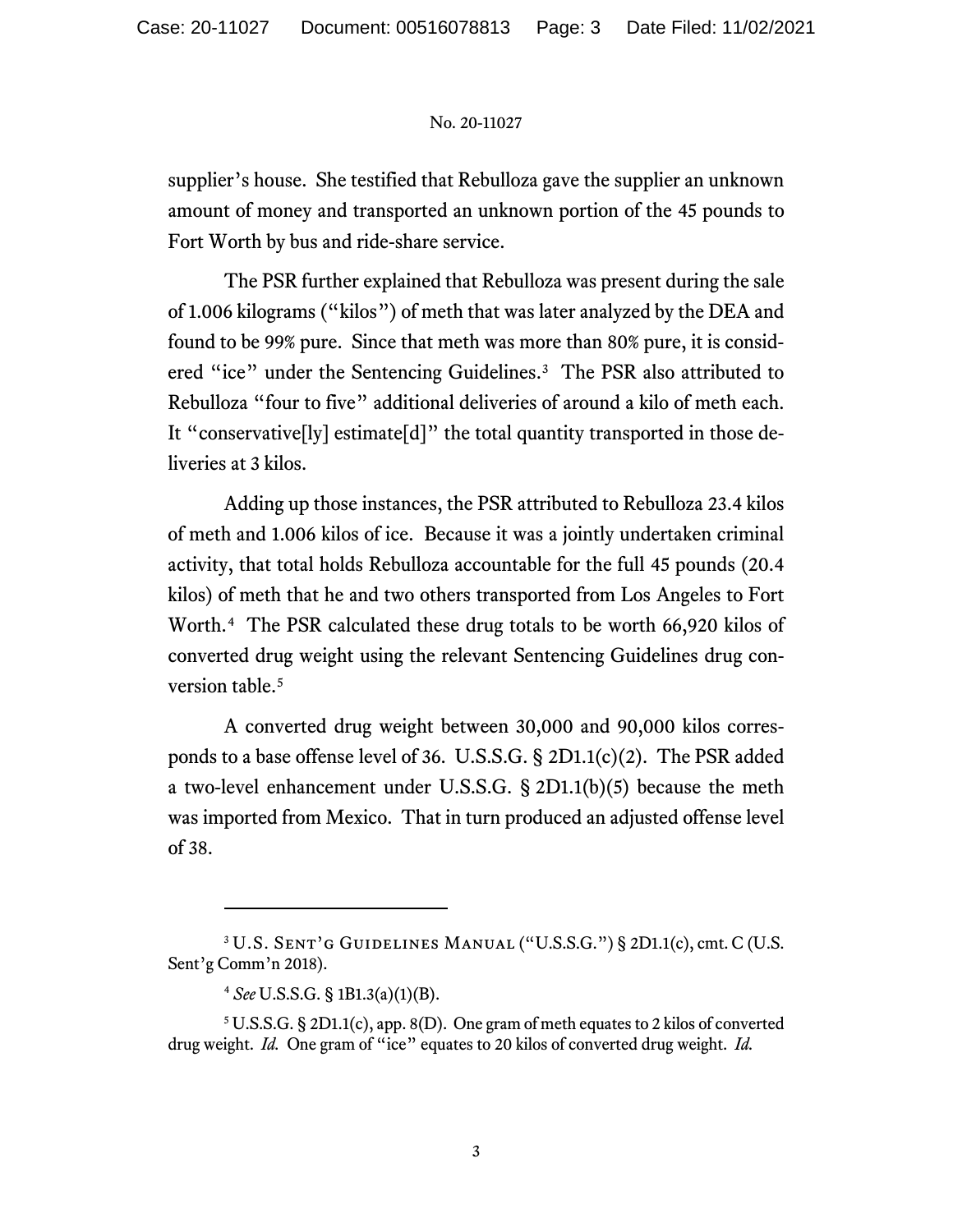The PSR also identified five convictions that were relevant to determining Rebulloza's criminal history category under the guidelines. The PSR identified a criminal history category of VI, the highest category possible. *See*  U.S.S.G. § 5A. Although the guidelines recommend 360 months to life imprisonment for an offense level of 38 and a criminal history category of VI, the offense of which Rebulloza pleaded guilty carries a maximum of 240 months. 21 U.S.C. § 841(b)(1)(C). So, the PSR calculated the guideline term of imprisonment to be 240 months.

In response to Rebulloza's objections, the Probation Office filed an addendum, which made two material changes. First, it recommended that Rebulloza receive a three-level reduction for acceptance of responsibility. Second, it increased the converted drug weight attributable to Rebulloza from 66,920 to 477,824 kilos. The Probation Office later explained that that change resulted from imputing the purity of the analyzed sample of meth to all the drugs attributable to Rebulloza. It explained that because drug seizures from the same trafficking ring "resulted in a confirmation of high-purity" meth, the district court could "reasonably conclude that the historical methamphetamine" attributable to Rebulloza was "also of high purity." That inference allows for the calculation of what the guidelines call "methamphetamine (actual)" rather than just "methamphetamine." *See* U.S.S.G.  $2D1.1(c).6$  $2D1.1(c).6$ 

Under the addendum's analysis, Rebulloza's base offense level is 38 because the converted drug weight now exceeds 90,000 kilos. The PSR addendum applied the two-level enhancement for possessing imported meth and the three-level reduction for acceptance of responsibility to reach an

<span id="page-3-0"></span><sup>&</sup>lt;sup>6</sup> Like "ice," the conversion rate for "methamphetamine (actual)" is 1 gram to 20 kilos of converted drug weight. U.S.S.G. § 2D1.1(c), app. 8(D).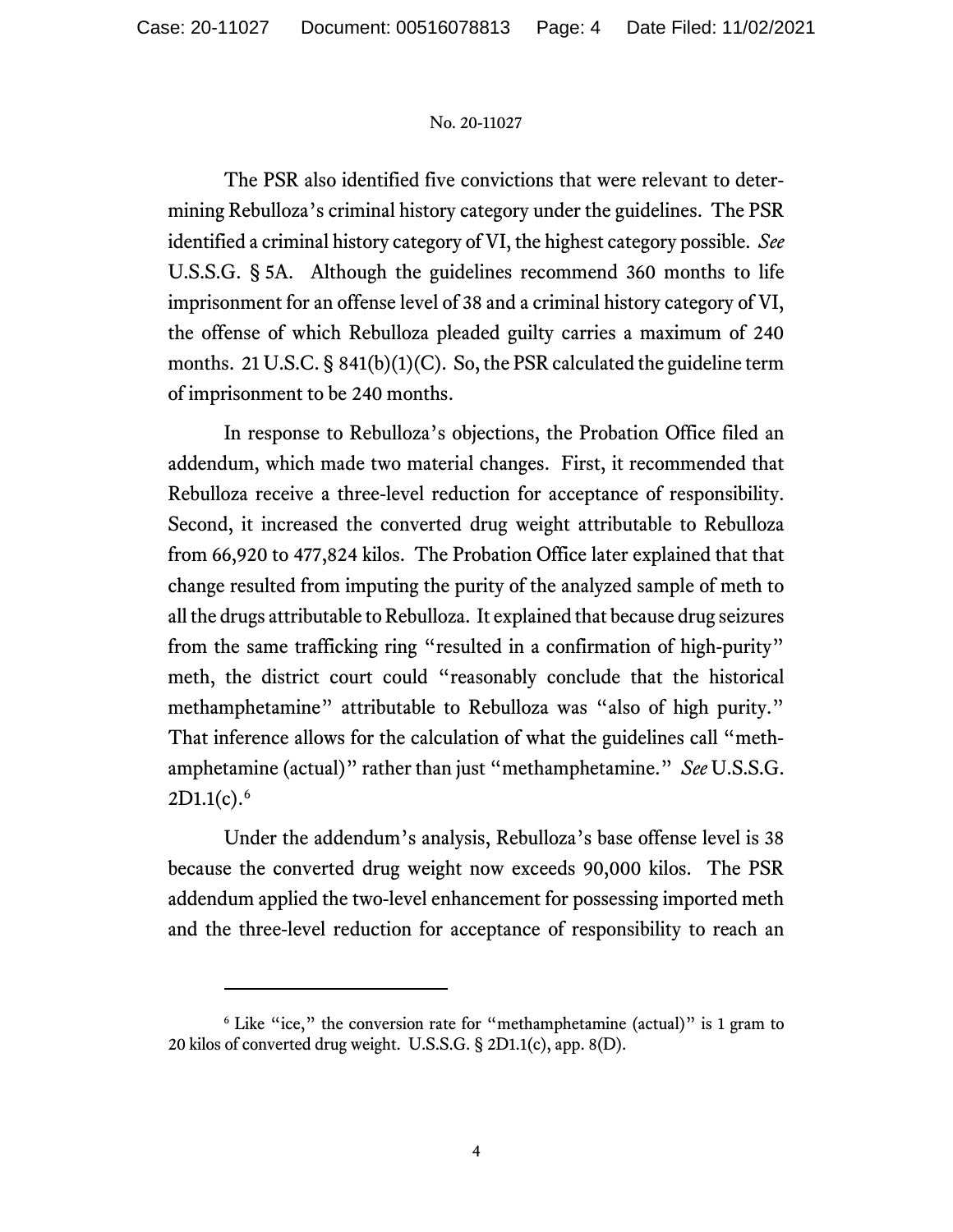adjusted offense level of 37. That didn't change the PSR's calculation of the guideline term of imprisonment because an offense level of 37 combined with a criminal history category of VI also produces a recommended sentencing range of 360 months to life, which is still above the statutory maximum of 240 months. U.S.S.G. § 5A; 21 U.S.C. § 841(b)(1)(C).

At the sentencing hearing, Rebulloza had four remaining objections to the PSR and its addenda. First, he objected to the way the PSR calculated his criminal history category. Second, he objected to the sentence enhancement for possessing imported meth, saying he did not know the drugs were imported. Third, Rebulloza said he should not be responsible for all the drugs transported from Los Angeles to Fort Worth. Fourth, he objected to the addendum's calculation of converted drug weight by imputing the sample purity to all the attributed meth. Rebulloza also separately moved the court for a downward variance from the guideline range, urging that he was merely a drug courier, which he said merited a mitigating-role adjustment under U.S.S.G. § 3B1.2.

The district court overruled each of these objections. The court adopted the recommendations of the amended PSR and determined the offense level to be 37 and the criminal history category to be VI. That again produced a recommended sentencing range of 240 months because of the statutory maximum. The court also declined to vary the sentence downward based on a mitigating role.

The district court sentenced Rebulloza to 240 months' imprisonment and three years of supervised release. It explained that the sentence was appropriate because Rebulloza participated in "one of the largest methamphetamine rings to ever be charged in the Northern District of Texas." The court repeatedly noted that the government had been "very generous" in charging Rebulloza. The court observed that the charging decision made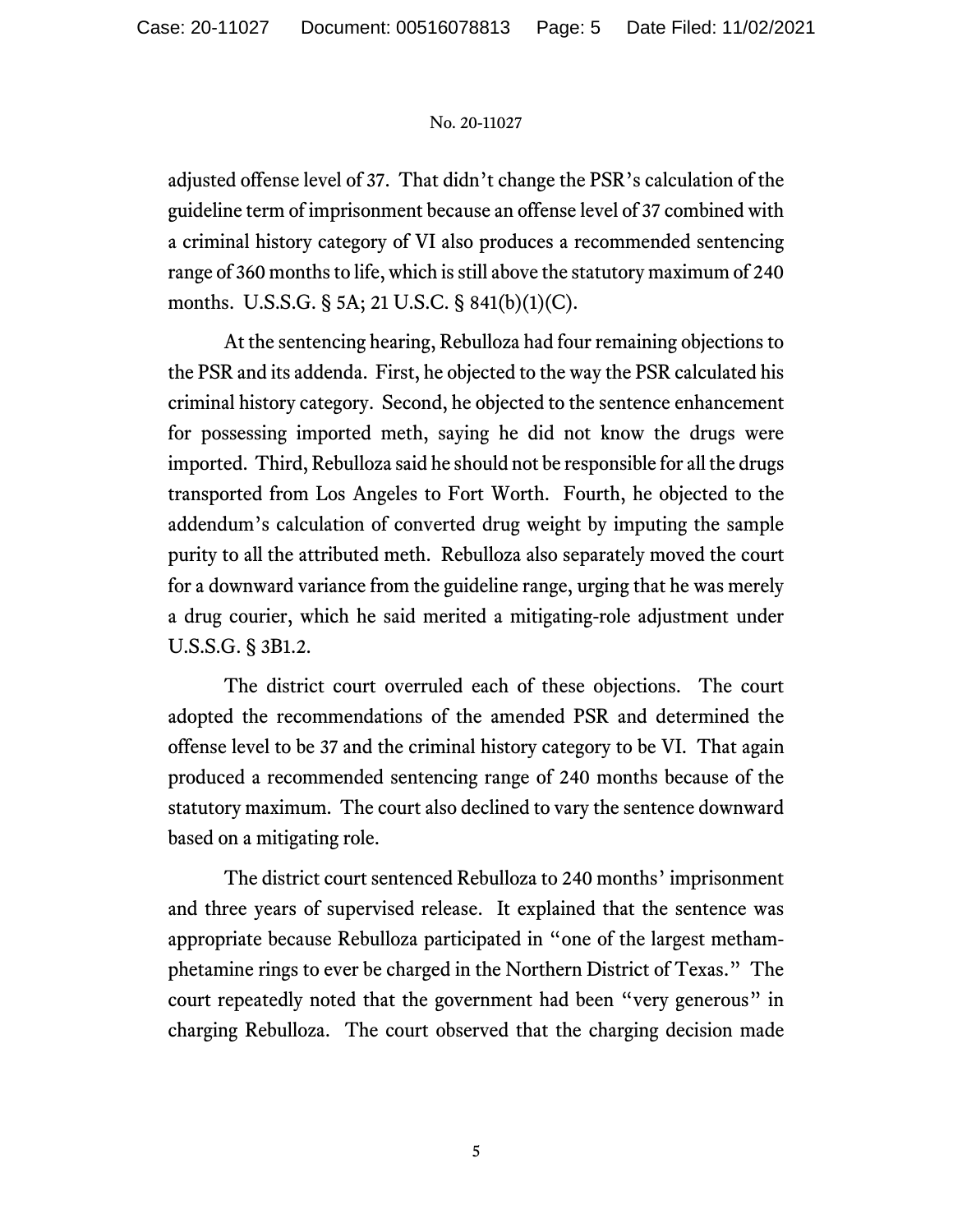Rebulloza eligible for a maximum far below the penalties some of his coconspirators received. It suggested that the court could have "rejected the plea agreement . . . to avoid any unwarranted sentencing disparities."

Against these aggravating factors, the court weighed Rebulloza's acceptance of responsibility, his history of drug addiction, his renunciation of his prior gang affiliation, his decision to raise children that were not biologically related to him, his role in the conspiracy, the time between his illegal conduct and his arrest, and seven character letters that were submitted on his behalf. The court concluded that 240 months was sufficient, but not greater than necessary, to comply with the purposes of 18 U.S.C. § 3553(a). The court even explained that if its "guideline calculations are later determined to be incorrect this is still the same sentence [it] would have imposed otherwise based on the factors" in  $\S$  3553(a).

On appeal, Rebulloza renews three of his arguments concerning the application of the guidelines. First, he says the importation enhancement should not apply because the government did not prove he knew the meth was imported. Second, he says the court should have granted him a mitigating-role adjustment. Third, he says the court erred by accepting the PSR's attribution of the quantity of drugs for which Rebulloza is accountable. Rebulloza also contends that 240 months is a substantively unreasonable sentence for his conduct.

# II.

Each of Rebulloza's arguments that the district court misapplied the Sentencing Guidelines fails because any supposed error was harmless. The guidelines are merely advisory. *See United States v. Booker*, 543 U.S. 220, 244 (2005). A sentencing court is required only to "take [the guidelines] into account," using them as "the starting point and the initial benchmark" for the sentence. *Id.* at 264; *Gall v. United States*, 552 U.S. 38, 49 (2007). The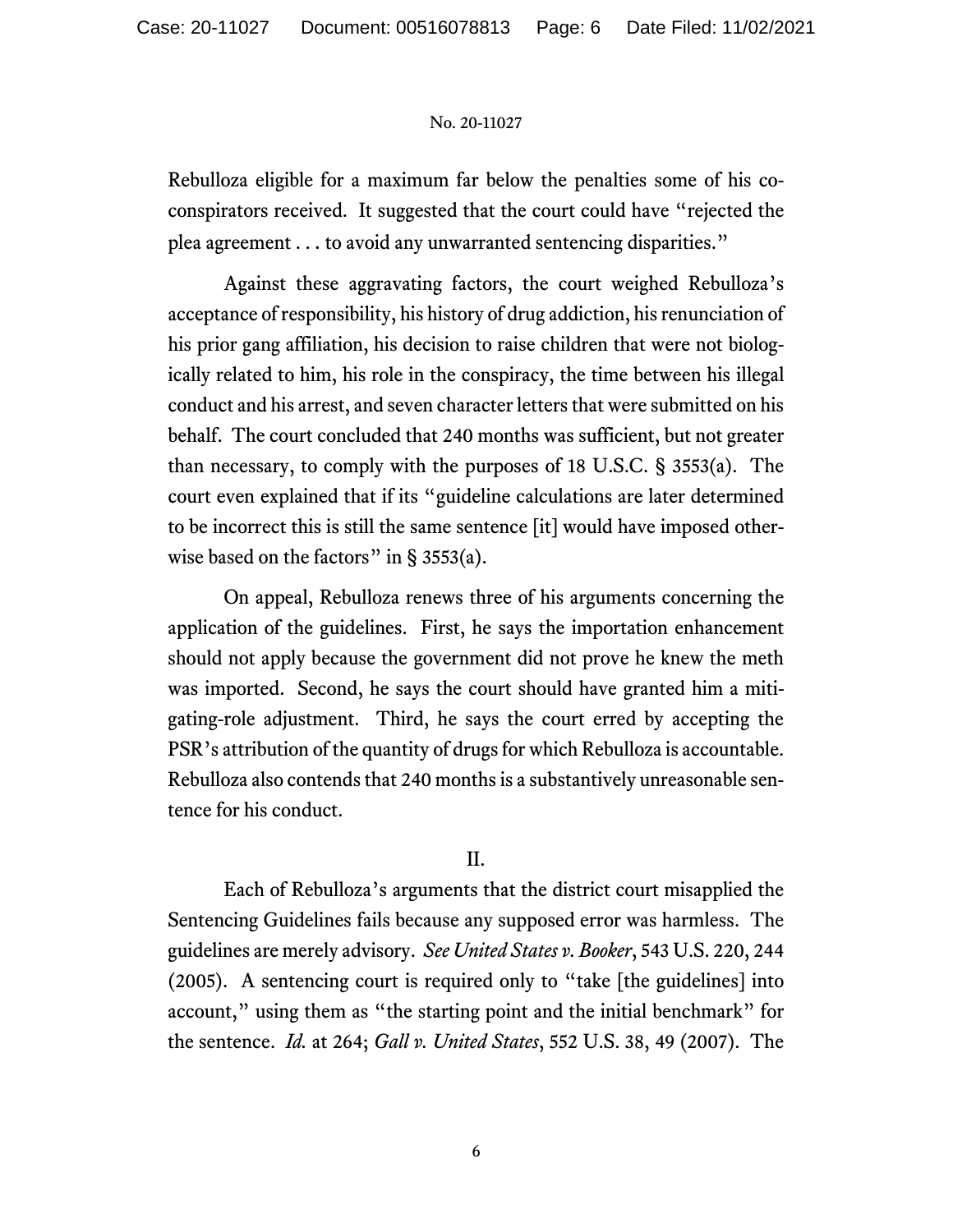court must independently determine that its sentence complies with the purposes of § 3553(a). *See Rita v. United States*, 551 U.S. 338, 347–48 (2007).

Federal Rule of Criminal Procedure 52(a) provides that an error "that does not affect substantial rights must be disregarded." Accordingly, a "procedural error during sentencing is harmless if 'the error did not affect . . . the sentence imposed.'"<sup>[7](#page-6-0)</sup> An error does not affect the sentence when "the proponent of the sentence convincingly demonstrates both (1) that the district court would have imposed the same sentence had it not made the error, and (2) that it would have done so for the same reasons it gave at the prior sentencing."<sup>[8](#page-6-1)</sup> This requires "evidence in the record that will convince this court that the district court had a particular sentence in mind and would have imposed it, notwithstanding the error."<sup>[9](#page-6-2)</sup>

Such evidence is ample here. Most importantly, the district court explicitly said it would have imposed the same sentence even if its guidelines calculations were wrong. But that's not all. The district court repeatedly referenced the government's "very generous" charging decision and the resulting intra-conspiracy sentencing disparities. The court also observed that Rebulloza was part of "one of the largest methamphetamine rings to ever be charged in the Northern District of Texas." These repeated "comment[aries] on the seriousness of the offense" provide "affirmative evidence that

<span id="page-6-0"></span><sup>7</sup> *United States v. Delgado-Martinez*, 564 F.3d 750, 753 (5th Cir. 2009) (quoting *Williams v. United States*, 503 U.S. 193, 203 (1992)).

<span id="page-6-1"></span><sup>8</sup> *United States v. Leontaritis*, 977 F.3d 447, 452 (5th Cir. 2020) (quoting *United States v. Ibarra-Luna*, 628 F.3d 712, 713–14 (5th Cir. 2010)), *cert. denied*, No. 20-1614, 2021 WL 4733314 (Oct. 12, 2021).

<span id="page-6-2"></span><sup>9</sup> *United States v. Stanford*, 823 F.3d 814, 845 (5th Cir. 2016) (quoting *United States v. Groce*, 784 F.3d 291, 296 (5th Cir. 2010)) (alterations adopted).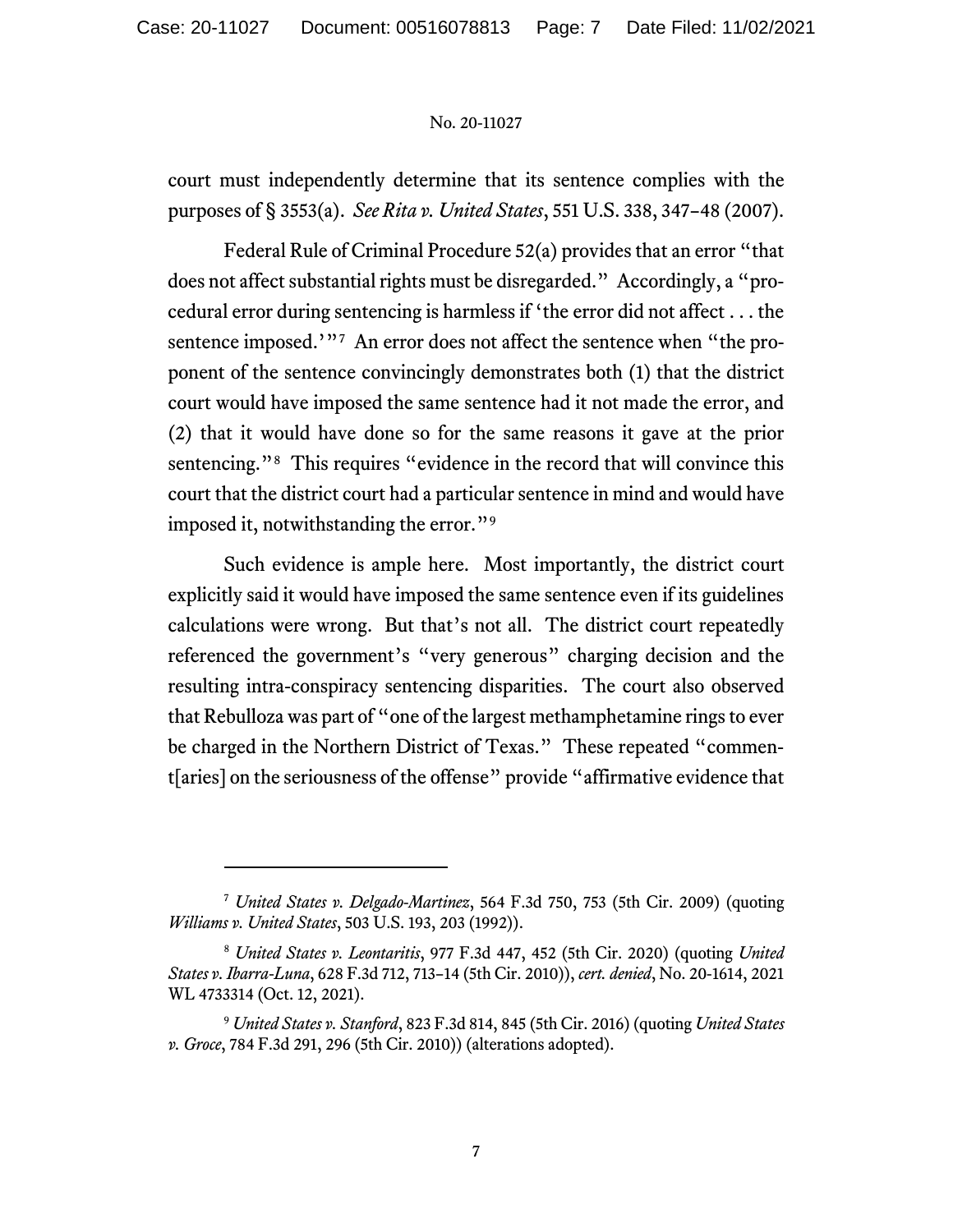[the district court] had a particular sentence in mind.<sup>"[10](#page-7-0)</sup> After noting the seriousness of the offense, the court independently found that the statutory maximum penalty was necessary to achieve the goals of  $\S$  3553(a). That evidence convincingly demonstrates that the court would have imposed a 240 month imprisonment for the same reasons it previously gave, notwithstanding any claimed error.

We therefore decline to vacate Rebulloza's sentence based on any supposed error in calculating the appropriate offense level.

# III.

Rebulloza also claims his 240-month sentence is substantively unreasonable. He asserts that the district court "failed to give appropriate weight to the sentencing factors enumerated in 18 U.S.C. § 3553(a)." He says the court ought to have considered the character letters submitted on his behalf, his childhood, his renunciation of his gang affiliation, and his decision to raise children not biologically related to him. Moreover, he avers that his sentence is substantively unreasonable insofar as it relies on a distinction between "ice" and "methamphetamine" because all modern meth is pure enough to be considered ice, which results in disparate sentences among defendants responsible for similar conduct based entirely on whether the government tested its purity.

We review the substantive reasonableness of a sentence for abuse of discretion. *Gall v. United States*, 552 U.S. 38, 51 (2007). We must give "due deference to the district court's" weighing of the § 3553(a) factors. *Id.* Rebulloza offers nothing to overcome that deference. His complaints about factors the district court ought to have considered are meritless because the

<span id="page-7-0"></span><sup>10</sup> *Id.* (quoting *United States v. Malone*, 809 F.3d 251, 260 (5th Cir. 2015)).